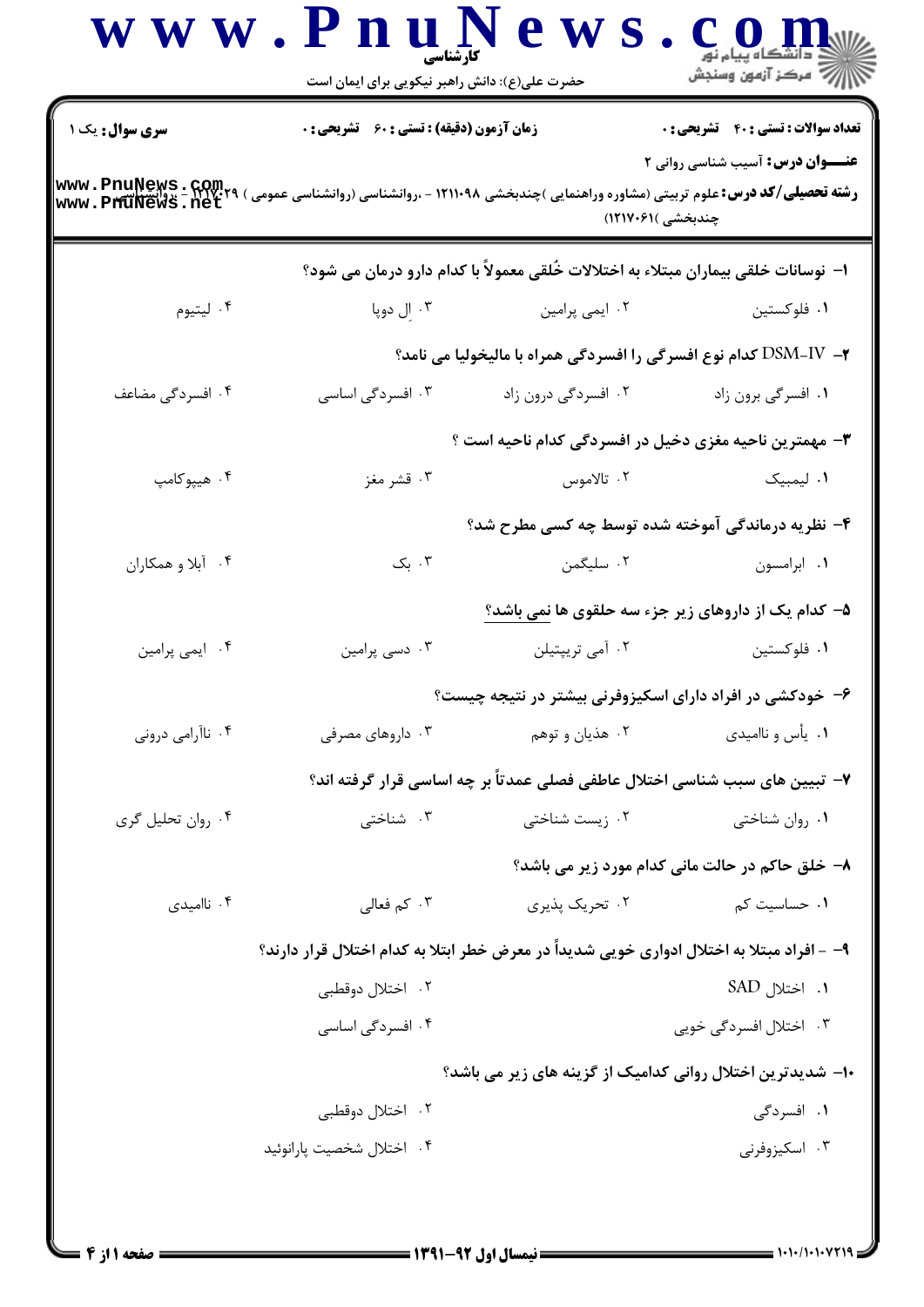|                                     |                                                    |                        | <b>تعداد سوالات : تستي : 40 - تشريحي : 0</b>                                                                                   |
|-------------------------------------|----------------------------------------------------|------------------------|--------------------------------------------------------------------------------------------------------------------------------|
| <b>سری سوال : ۱ یک</b>              | <b>زمان آزمون (دقیقه) : تستی : 60 ٪ تشریحی : 0</b> |                        | <b>عنـــوان درس:</b> آسیب شناسی روانی ۲                                                                                        |
| www.PnuNews.com.<br>www.PhuNews.net |                                                    |                        | <b>رشته تحصیلی/کد درس:</b> علوم تربیتی (مشاوره وراهنمایی )چندبخشی ۱۲۱۱۰۹۸ - ،روانشناسی (روانشناسی عمومی )<br>(چندبخشی )۶۱۷۰۶۱( |
|                                     |                                                    |                        | 11- شایع ترین نشانه اسکیزوفرنی حاد مربوط به کدام نشانه است ؟                                                                   |
| ۰۴ عاطفه بی حالت                    | ۰۳ توهمات ديداري                                   | ۰۲ اختلالات گفتاری     | ٠١ فقدان بينش                                                                                                                  |
|                                     |                                                    |                        | ۱۲- بر اساس ملاک های تشخیص TR-IV-TR نشانه های اسکیزوفرنیا در چه مدت قابل تشخیص می باشد؟                                        |
| ۰۴ هفته                             | ۰۳ ماه                                             | ۰۲ ۱ ماه               | ۰۱ ۶ هفته                                                                                                                      |
|                                     |                                                    |                        | ۱۳- کدامیک از نروترانسمیترهای زیر در اسکیزوفرنیا نقش عمده ای دارد؟                                                             |
| ۰۴ دوپامين                          | ۰۳ اپی نفرین                                       | ۰۲ استیل کولین         | ۰۱ سروتونين                                                                                                                    |
|                                     |                                                    |                        | ۱۴- مصرف کدام یک از مواد زیر خطر ابتلاء به اسکیزوفرنی را افزایش می دهد؟                                                        |
| ۰۴ کوکائین                          | ۰۳ حشیش                                            | ۰۲ هروئين              | ٠١. آمفتامين                                                                                                                   |
|                                     |                                                    |                        | ۱۵– کدام درمان زیر امروزه برای درمان اسکیزوفرنی کاربرد ندارد؟                                                                  |
| ۰۴ هالوپريدول                       | ۰۳ کلوزاپین                                        | ۰۲ الکترو شوک درمانی   | ۰۱ کلرپرمازين                                                                                                                  |
|                                     |                                                    |                        | ۱۶– کدام یک از موارد زیر، در اسکیزوفرنیا دارو درمانی را بهبود می بخشد؟                                                         |
| ۰۴ چالش کلامی                       | ۰۳ خانواده درمانی                                  | ۰۲ تغییر باورها        | ۰۱ مدیریت استرس                                                                                                                |
|                                     |                                                    |                        | ۱۷- شروع بیماری اسکیزوفرنیا مشخصاً بین چه سنینی صورت می گیرد؟                                                                  |
| ۰۴ - ۱۸-۲۹ ساگی                     | ۰۳ - ۲۰–۲۰ سالگی                                   | ۲۰ - ۳۹– ۲۰ سالگی      | ۰۱ ۲۸–۲۰ سالگی                                                                                                                 |
|                                     |                                                    |                        | <b>۱۸</b> – کدام اختلال های شخصیتی در مردان بیشتر است؟                                                                         |
|                                     | ۰۲ نمایشی و مرزی                                   |                        | ۰۱ ضداجتماعی و خودشیفته                                                                                                        |
|                                     | ۰۴ نمایشی و خودشیفته                               |                        | ۰۳ ضداجتماعی و مرزی                                                                                                            |
|                                     |                                                    |                        | ۱۹- کدام یک از موارد زیر از ویژگی های تشخیصی اختلال شخصیتی مرزی محسوب نمی شود؟                                                 |
| ۰۴ خودآسیب زنی عمدی                 | ۰۳ آشفتگی هویت                                     | ۰۲ فرار از روابط نزدیک | ٠١. احساس خالي بودن                                                                                                            |
|                                     |                                                    |                        | ۲۰- بک و همکاران در تبیین شان از اختلالات شخصیت چه نظرگاهی اتخاذ کرده اند؟                                                     |
| ۰۴ تکاملی                           | ۰۳ ژنتیکی                                          | ۰۲ زیستی               | ۰۱ روان تحلیل گری                                                                                                              |
| ۰۴ هیستریک                          | ۰۳ سایکوپات                                        |                        | <b>۲۱</b> - نام قدیم شخصیت نمایشی کدام یک از گزینه های زیر می باشد؟                                                            |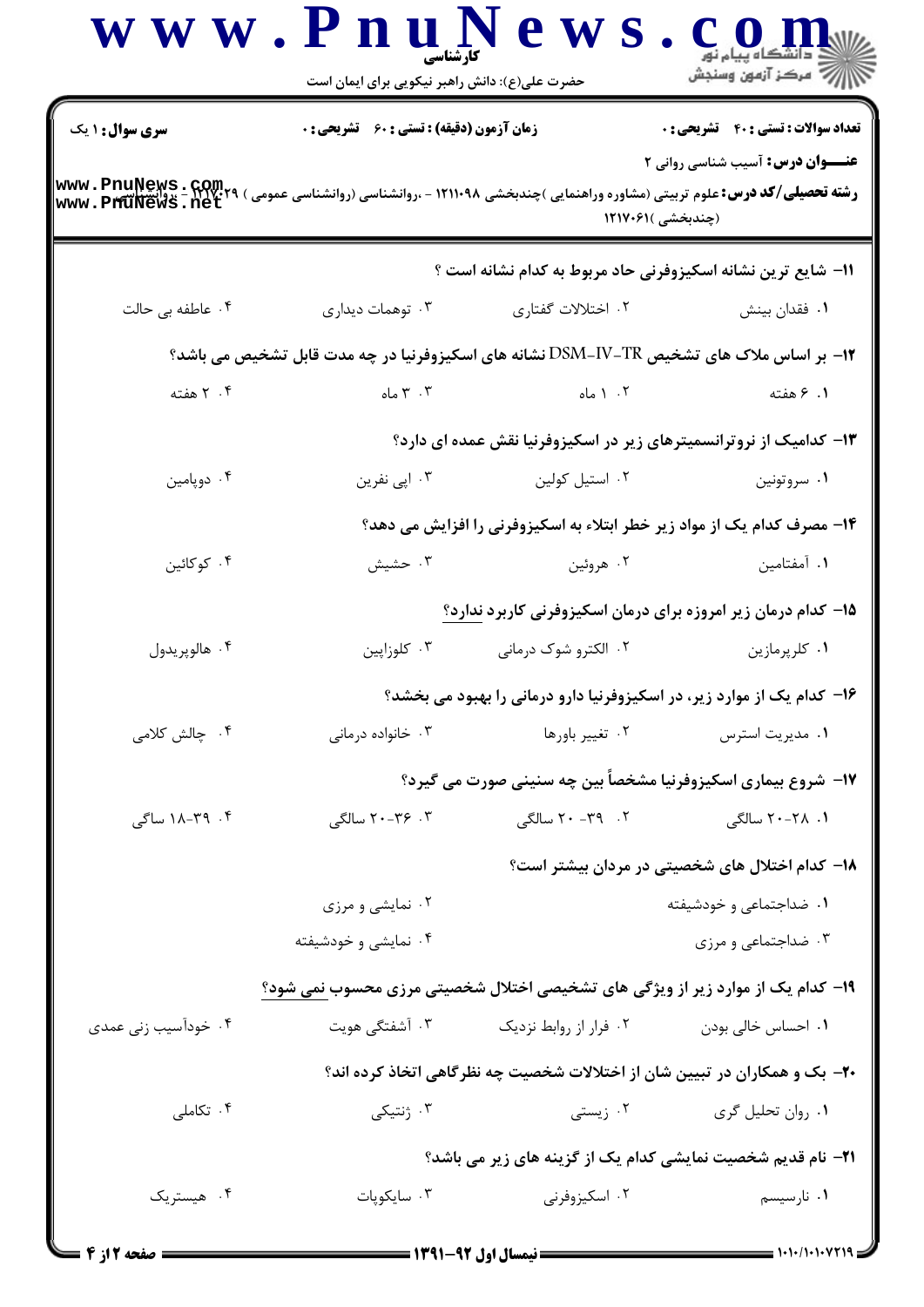| <b>سری سوال :</b> ۱ یک              | زمان آزمون (دقیقه) : تستی : 60 ٪ تشریحی : 0                                                             |                      | <b>تعداد سوالات : تستی : 40 - تشریحی : 0</b>                                       |
|-------------------------------------|---------------------------------------------------------------------------------------------------------|----------------------|------------------------------------------------------------------------------------|
|                                     |                                                                                                         |                      | <b>عنـــوان درس:</b> آسیب شناسی روانی ۲                                            |
| www.PnuNews.com.<br>www.PhuNews.net | <b>رشته تحصیلی/کد درس:</b> علوم تربیتی (مشاوره وراهنمایی )چندبخشی ۱۲۱۱۰۹۸ - ،روانشناسی (روانشناسی عمومی |                      | (چندبخشی )۱۲۱۷۰۶۱                                                                  |
|                                     |                                                                                                         |                      | ۲۲- در کدام یک از اختلالات زیر تفکر خودکشی و تلاش هایی برای خودکشی رایج است؟       |
|                                     | ۰۲ اختلال شخصیت مرزی                                                                                    |                      | ۰۱ اختلال پارانویایی                                                               |
|                                     | ۰۴ خودشیفته                                                                                             |                      | ۰۳ اختلال ضداجتماعی                                                                |
|                                     |                                                                                                         |                      | <b>۲۳</b> – کدام یک از اختلال های شخصیتی زیر با خصوصیات شخصیتی تیپA مطابقت می کند؟ |
| ۰۴ منفعل- پرخاشگر                   | ۰۳ دوري گزين                                                                                            | ۰۲ وابسته            | ۰۱ وسواسي- جبري                                                                    |
|                                     |                                                                                                         |                      | ۲۴− بر اساس نظام DSM-IV سن تشخیص اختلالات شخصیت چه سنی است ؟                       |
| ۲۵ ۰۴ سالگی                         | ۰۳ سالگی                                                                                                | ۱۸ ۰۲ سالگی          | ۰۱ ۱۴ سالگی                                                                        |
|                                     | ۲۵- بر اساس مدل پنج عاملی مکره، کدام یک از گزینه های زیر برای اختلال شخصیت ضداجتماعی مطرح شده است؟      |                      |                                                                                    |
| ۰۴ علاقه به تنهایی                  | ۰۳ کمال گرایی                                                                                           | ۰۲ برون گرایی پایین  | ۰۱ روان رنجور خویی بالا                                                            |
|                                     |                                                                                                         |                      | ۲۶- اصطلاح بی اشتهایی روانی توسط چه کسی و در چه سالی وارد قلمرو پزشکی شد؟          |
| ۰۴ کراپلین ۱۸۲۴                     | ۰۳ فروید ۱۹۰۰                                                                                           | ۰۲ گول ۱۸۷۴          | ۱. مورتن ۱۶۹۴                                                                      |
|                                     | <b>۲۷</b> - در بین مبتلایان به بی اشتهایی پرخوری – پاکسازی کدام یک از موارد زیر مشاهده می شود؟          |                      |                                                                                    |
| ۰۴ اختلال دوقطبی                    | ۰۳ تمارض                                                                                                | ۰۲ اختلال کمبود توجه | ۰۱ سومصرف مواد                                                                     |
|                                     |                                                                                                         |                      | ٢٨- نظريه نقطه تثبيت به كدام قسمت مغز مربوط مي شود؟                                |
| ۰۴ هيپوفيز                          | ۰۳ هيپوکامپ                                                                                             | ۰۲ هيپوتالاموس       | ٠١ تالاموس                                                                         |
|                                     |                                                                                                         |                      | ۲۹- چند درصد از واریانس رفتارهای بی اشتهایی را می توان به عوامل ژنتیکی نسبت داد؟   |
| 7.90.9                              | $7.80$ $.7$                                                                                             | 7.00.7               | 7.80.1                                                                             |
|                                     |                                                                                                         |                      | ۳۰– کدامیک از دارو های زیر برای هر دو اختلال های تغذیه ای سودمند است؟              |
| ۰۴ داروهای ضداستفراغ                | ۰۳ داروهای ضداضطراب                                                                                     | ۰۲ داروهای ضدجنون    | ۰۱ داروهای ضدافسردگی                                                               |
|                                     |                                                                                                         |                      | <b>٣١-</b> طبق برخي نظريه ها كدام نوع خواب حافظه  را تحكيم مي بخشد؟                |
| ۰۴ مرحله چهارم                      | ۰۳ مرحله سوم                                                                                            | ۰۲ مرحله دوم         | REM .                                                                              |
|                                     |                                                                                                         |                      | ۳۲- کابوس در کدام مرحله خواب روی می دهد؟                                           |
| ۰۴ مرحله دوم                        | ۰۳ مرحله اول                                                                                            | REM.7                | non-REM .                                                                          |

 $= 1.1 - 11.1 - 119$